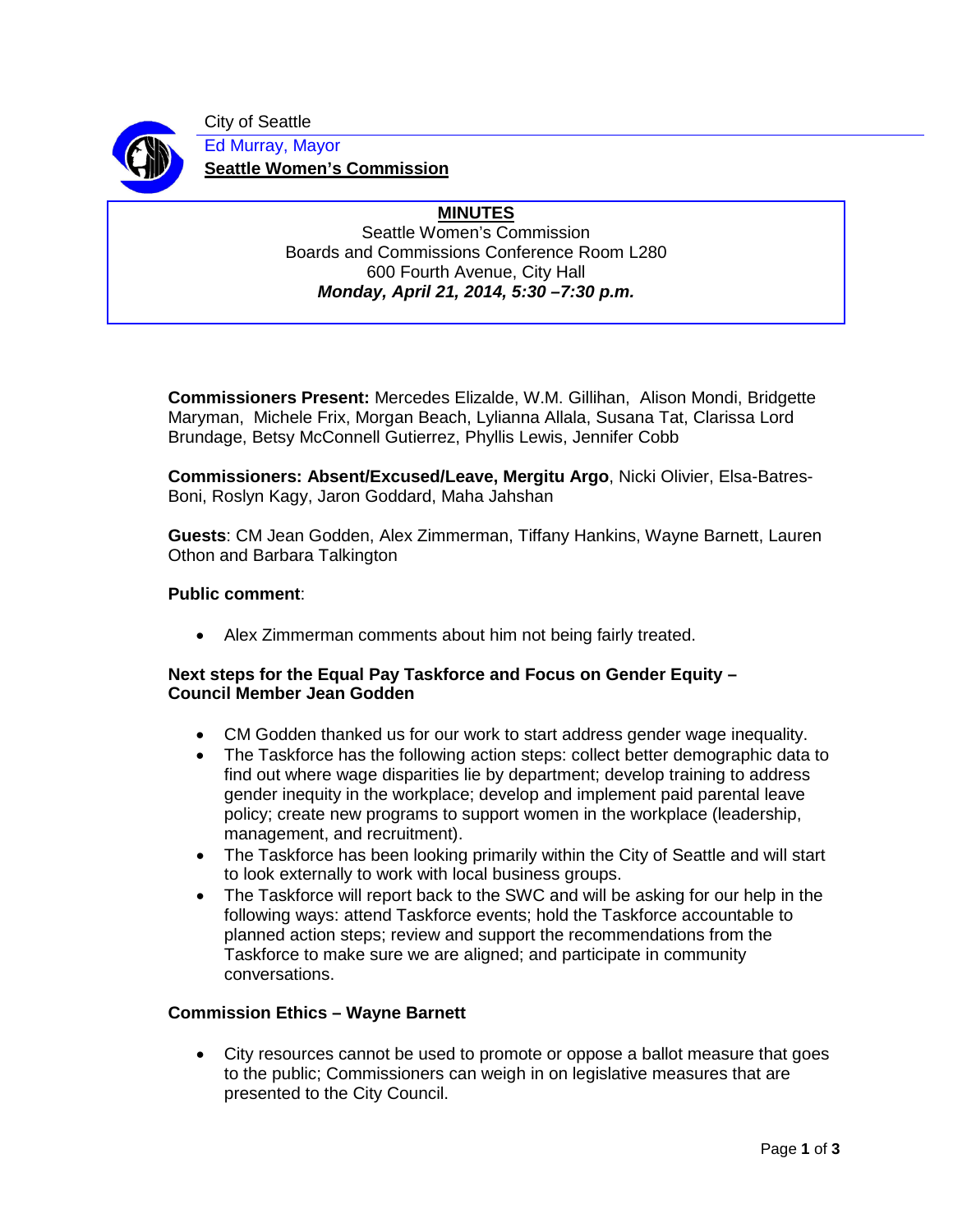- Commissioners should not misuse their position or City resources.
- If the SWC hires consultants/interns, we need to disclose any conflicts of interest.
- Commissioners cannot accept gifts or meals from community members or stakeholders.
- If SWC invites proponents of a measure, we should also invite opponents and vice versa.
- Michele and Wendy will explore adding a conflict of interest section on the guest request form.
- Wayne can be contacted at 206-684-8577.

## **Race and Social Justice Initiative Update – Lylianna Allala**

- Lylianna attended the Race and Social Justice Initiative meeting and event with the Mayor. She would like to work on this formally with other Commissioners.
- Wendy would like to incorporate gender inequity and race and social justice into all our sub-committee workplans. Bridgette thinks that at the workplan retreat, we should incorporate RSJI throughout and then determine how we can hold ourselves accountable.
- If anyone is interested in working on this, they should contact Lauren Othon.

# **Neighborhood House – Susana Tat**

- Susana presented on Neighborhood House project to examine RSJI issues in High Point and Yesler Terrace.
- The Community-Oriented Public Health Practice group (MPH students at UW) focused on identifying barriers to access to community centers through scholarships. Recommendations to Seattle Parks & Rec included:
	- o Equitable access to recreation programs
		- Centralized scholarships (instead of by neighborhood, like it is now)
		- **Standardize scholarship awards across community centers**
	- o Create sustainable system
		- **Increase staffing and database development for the scholarship** office
		- **Community staff pre-approval**
		- Single access card for all programs
	- o Streamline scholarship application process
		- Develop MOU<br>■ Institute a rollir
		- Institute a rolling process for enrollment
- Meet with CM Bagshaw on May 8 at 10 a.m. to discuss findings and recommendations. All Commissioners are welcome.

## **Seattle Police Department – Jaron Reed**

- Jaron was absent and will report back at the next meeting.
- Wendy will talk to CM Godden to explore inviting SPD and Fire to the June meeting.

### **NARAL Pro-Choice Washington and Hyde Amendment Resolution – Tiffany Hankins**